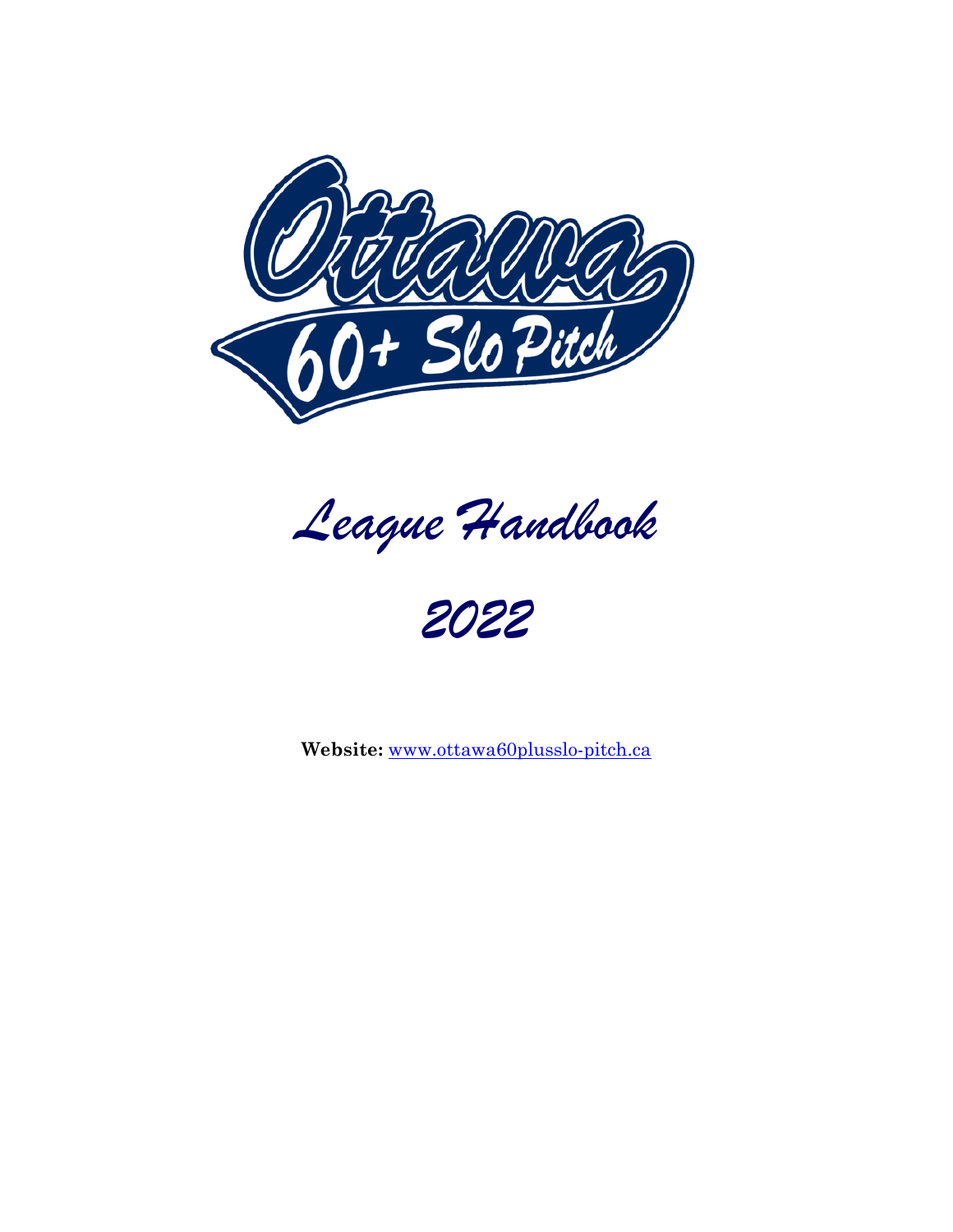# **Message from the President**

Welcome Everyone!

The Ottawa 60+ Slo-Pitch League has about 150 men and women 60 years and older who get together every week to play ball, have some fun, and to form new friendships. We have social events and other activities, and new players don't feel like strangers for very long.

High level baseball skills are not a priority to be able participate in our League. We strive to foster an environment of fairness and safety by trying to accommodate the diverse abilities of all players while promoting good sportsmanship, respect and fun.

As we have in the past, we will hold a series of sponsor lunches. When restaurants support the league by sponsoring a team, we recognize their contribution by organizing post-game luncheons at their location, on dates spread throughout the season. If you have occasion to visit any of our restaurant sponsors on your own, please be sure to mention to your server that they sponsor our recreation.

The league website (www.ottawa60plusslo-pitch.ca) is the main source of information about the league. Any updates regarding the status of the upcoming season will be posted here. Please check the 'News' regularly for updates and items of interest.

Please lend a hand where you can since this is your league and your efforts and cooperation go a long way to making the season an enjoyable and safe one.

Robin Boyd, League President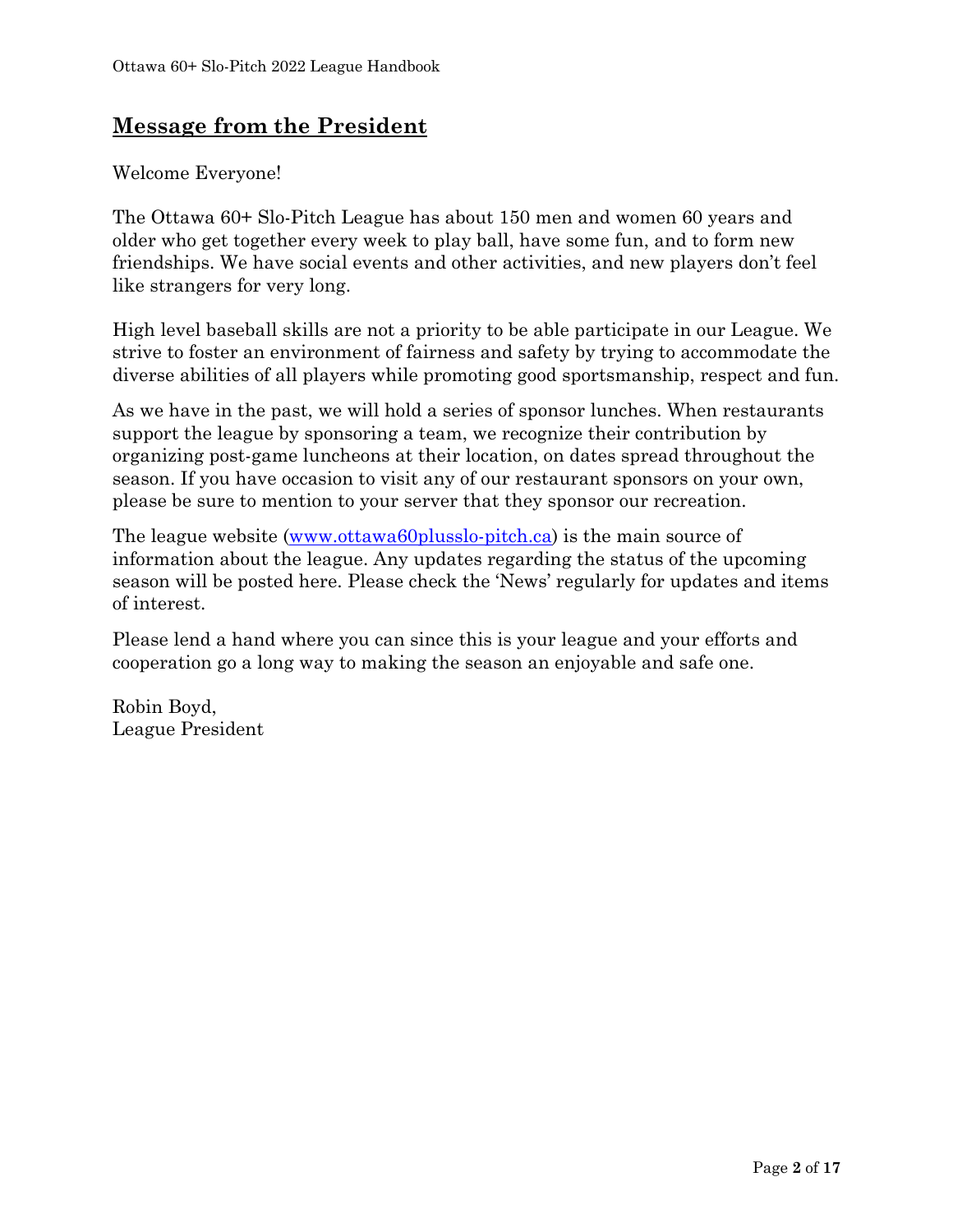# **2022 League Administration**

#### **Executive Committee**

| PRESIDENT         | Robin Boyd     | president.ottawa60plusslopitch@gmail.com  |
|-------------------|----------------|-------------------------------------------|
| <b>OPERATIONS</b> | Peter Atkinson | operations.ottawa60plusslopitch@gmail.com |
| <b>SOCIAL</b>     | Daryl Leach    | vpsocial.ottawa60plusslopitch@gmail.com   |
| TREASURER         | Chery Ferguson | treasurer.ottawa60plusslopitch@gmail.com  |
| <b>SECRETARY</b>  | Dan Stankovic  | secretary.ottawa60plusslopitch@gmail.com  |

The Executive Committee directs and manages all operations, communications and finances of the League which include:

- Formulate, interpret and implement operating guidelines, activities and rules for the betterment of the League;
- Maintain a positive image and relations with players and sponsors;
- Coordinate communications with team Captains and all League players;
- Prepare an annual budget prior to the beginning of each season based on anticipated expenses and projected revenues;
- Decide all matters pertaining to the finances of the League;
- Oversee the annual selection of Team Captains and the establishment of team rosters;
- Review any Code of Conduct violations and initiated any appropriate action; and,
- Meet regularly and as required during the year.

# **Elections**

The league is administered by an Executive Committee comprised of five members who are elected to their positions by the membership each August.

In even numbered years the positions of President, Treasurer and Social are elected to two-year terms. In odd numbered years the positions of Operations and Secretary are elected to two-year terms.

Candidates may run for only one position per election cycle.

Persons who resign, other than for health reasons, or are dismissed from their position during their term will not be allowed to run again for office.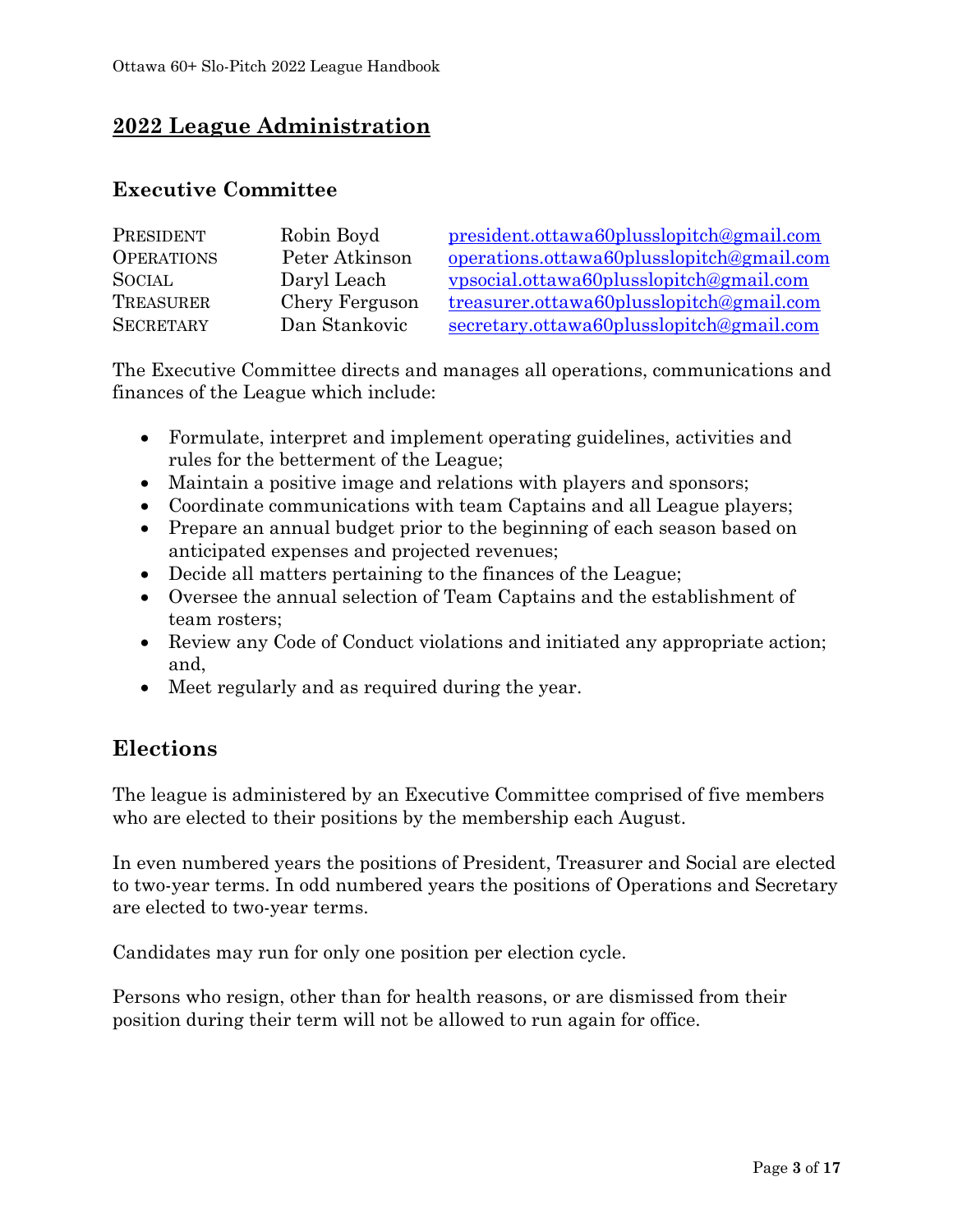### **Ex-Officio Members**

| Webmaster           | Ron Fedoruk   |
|---------------------|---------------|
| Email Manager       | John Delong   |
| League Photographer | John Flanders |

# **History of the League**

The Ottawa 60+ Slo-Pitch League is a volunteer based, non-profit co-ed recreational league. Games are played on Tuesday mornings. The league was established in 1992 to provide an opportunity for individuals of at least 60 years of age to participate in slo-pitch softball. An annual opinion survey ensures that member suggestions are continually available for consideration by the Executive Committee.

In 1992 the league was composed of 4 teams and 55 players, playing at Carlington Park. By 1994, there were 8 teams involving 110 members. In 1996, the league relocated to the RA Centre, where it continues to hold its games. In 2013 the league expanded to 10 teams.

As the league evolved, an elected executive was established, a rules committee was formed, and umpires and scorekeepers became mandatory. Opening and closing breakfasts were held and weekly batting practices started. An annual exchange visit was established and ran for many years between the league's *Selects* team and a slo-pitch team from Rochester, New York.

During the COVID-19 summers of 2020 and 2021, all league games were cancelled because of government mandated restrictions and the high risk posed to players' health.

The league was founded by Bern White who served as the first president of the league.

#### **League Presidents**

| $2021 -$      | Robin Boyd             |
|---------------|------------------------|
| $2016 - 2020$ | <b>Steve Kelly</b>     |
| 2015          | Dick Dinelle (interim) |
| 2015          | <b>Bruce Mallett</b>   |
| $2011 - 2014$ | Dick Dinelle           |
| $2008 - 2010$ | Peter Schryburt        |
| $2006 - 2008$ | Mery Montroy           |
| 2005          | Stu Gibbons            |
| $2002 - 2004$ | <b>Bud Garrod</b>      |
| $2000 - 2001$ | <b>Bob Cardiff</b>     |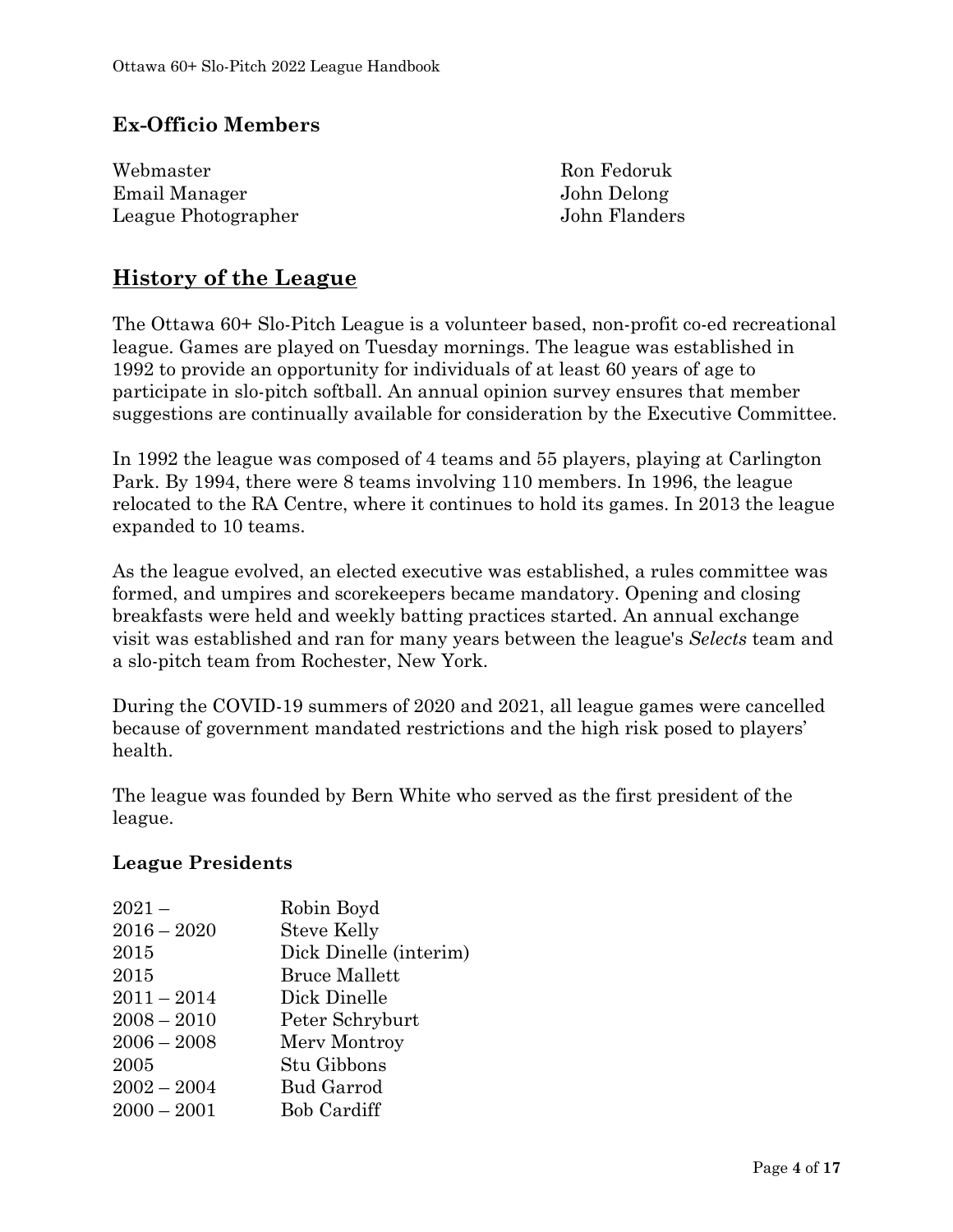| $1996 - 1999$ | Norm Sliter |
|---------------|-------------|
| $1992 - 1996$ | Bern White  |

# **Player Code of Conduct**

- 1. Support the league's principle of sportsmanship described below.
- 2. Commit to participate in two-thirds of regular season and playoff games. If unable to make this commitment the player will be assigned to the *Spares List*. Failure to honour this participation commitment may result in the player being ineligible to play the following season.
- 3. Commit to participate in as many of the league's social activities as possible.
- 4. Inform your captain as far in advance as possible of any absence so a spare player can be assigned.
- 5. Wear the sponsor jersey provided by league during games.
- 6. Provide your own softball glove, athletic shoes (no metal cleats), and any "protective" equipment (e.g. helmet, mask etc.) you deem necessary. Bats are provided but a player may use a personal bat provided it is an approved softball bat in compliance with Slow-Pitch Ontario (SPO) regulations and is not damaged or dented in any manner.
- 7. Accept the decisions of the team captain on all matters relating to team play including assignments of playing position, batting order and the equitable sitting-out of innings.
- 8. Assist the team captain before, during and/or after games if asked.
- 9. Recognize and appreciate good performances and effort by your teammates, opponents, umpires and scorekeepers.
- 10. Refrain from any form of personal abuse towards teammates, opponents, or officials.
- 11. Refrain from the use of any form of profane, vulgar, obscene, or abusive language or gestures.
- 12. Refrain from unsportsmanlike conduct such as throwing bats, gloves, or any other piece of equipment.
- 13. Players displaying any form of objectionable or unsportsmanlike conduct may be removed from the game and may be subject to other disciplinary sanction by the league Executive Committee including suspension or permanent expulsion from the League.
- 14. Expect and demand proper behaviour from your teammates. If you allow a teammate to cheat, play dangerously, intimidate or threaten, argue or shout at officials, teammates or other players, you are condoning that behaviour.
- 15. Recognize the important contribution of our volunteer umpires, score keepers, and team Captains and accept their game decisions in a respectful manner.
- 16. IMMEDIATELY REPORT ANY INJURY, NO MATTER HOW MINOR IT SEEMS AT THE TIME, TO YOUR TEAM CAPTAIN AND, WITHIN 24 HOURS, TO THE PRESIDENT OR HIS/HER DESIGNATE. FAILURE TO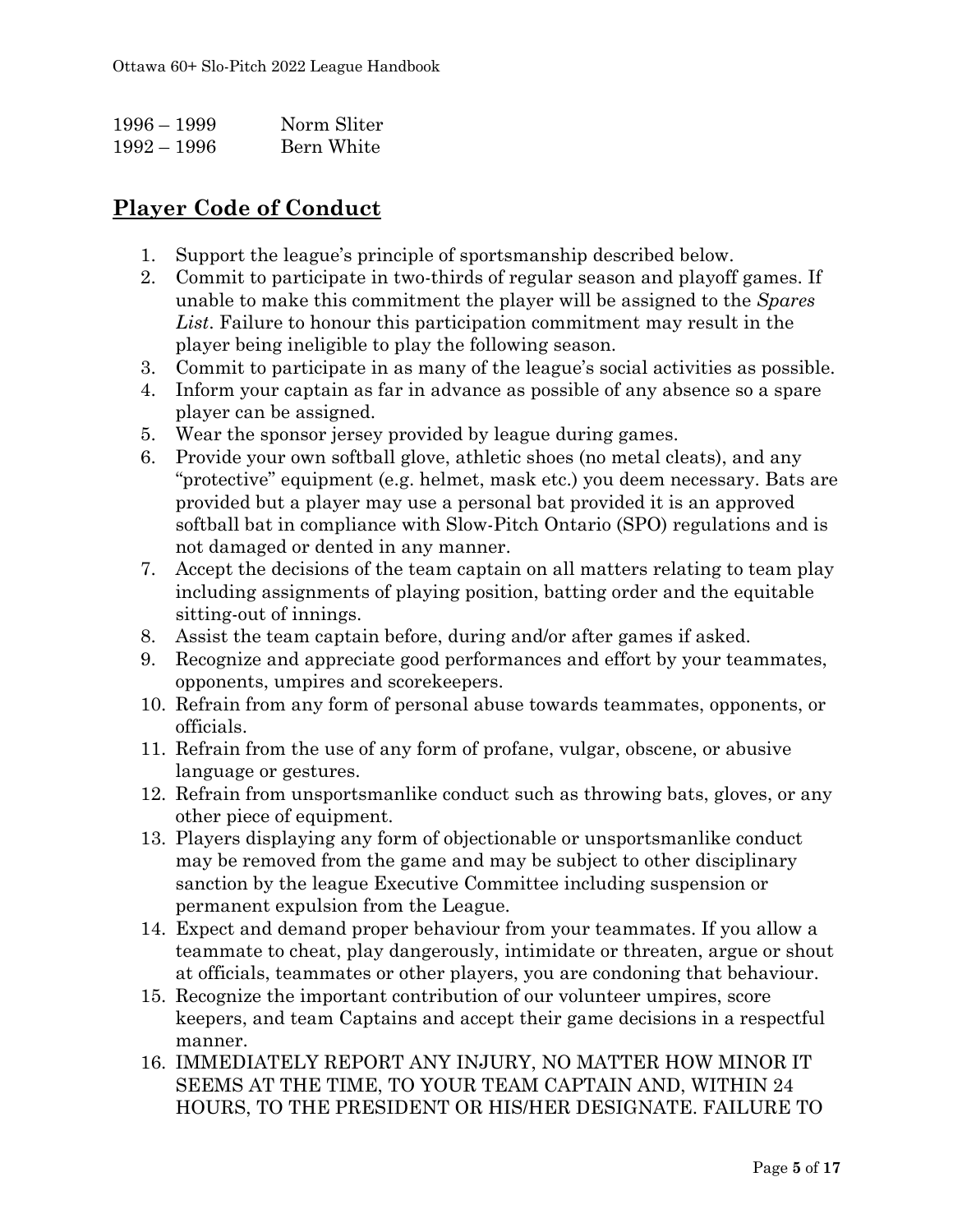#### DO SO MAY NEGATE ANY CLAIM UNDER THE INSURANCE POLICY COVERING LEAGUE MEMBERS.

# **Sportsmanship**

The guiding principle of good sportsmanship in our recreational league is the Golden Rule – *Do unto others as you would have others do unto you*.

It includes enjoying yourself and encouraging enjoyment for others. It means taking responsibility for your actions, having an understanding and appreciation of the rules, recognizing and appreciating good performances, exhibiting respect for officials, and expecting proper behaviour from teammates.

It also means respecting the rights, dignity and worth of all athletes, coaches, other volunteers, the media, friends and spectators regardless of sex, ethnic origin, religion or ability.

Only team Captains are allowed to discuss score discrepancies, rule interpretations or other field issues with the Umpire.

# **General League Rules**

## **Playing Field**

The playing field is the same as in regular softball, except that:

- 1. FIRST BASE is a double base (14"X30") with one half white, in fair territory, and the other half orange, in foul territory. A batted ball, hitting or crossing only the orange portion is a foul ball.
- 2. A COMMITMENT LINE is drawn 6 feet into foul territory, perpendicular to the third base line, and 20 feet from home plate.
- 3. A SAFE LINE is drawn from the leading edge of home plate, 6 feet into foul territory and perpendicular to the third base line.

#### **Equipment**

- 1. To avoid injury, shoes with metal cleats must not be worn.
- 2. Catcher masks are provided and the league STRONGLY RECOMMENDS that they be worn by catchers during play.
- 3. Gloves are the responsibility of the player and must be worn by all players in the field, including pitchers.
- 4. Batting helmets, though not provided, are HIGHLY RECOMMENDED but not mandatory.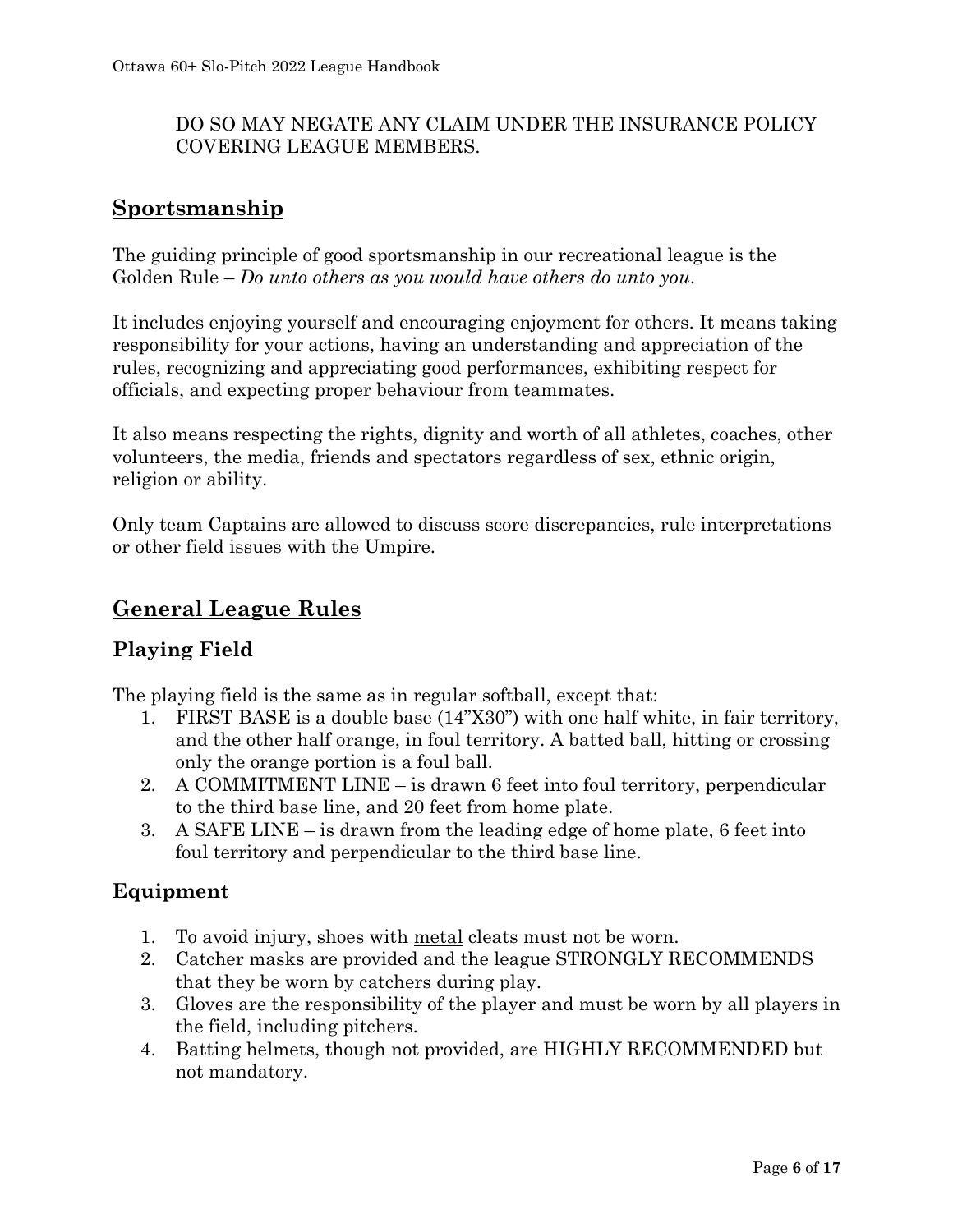- 5. Regulation bats and balls are provided by the league. Players with their own bats may choose to share their bats but are not required to do so.
- 6. To avoid injury all pitchers must wear a mask. The league does NOT supply fielder's masks so pitchers are required to supply their own mask. NO EXCEPTIONS WILL BE MADE to this requirement. Should a team not have a pitcher with a fielder's mask available another player may use the catcher's mask in order to pitch. The league is offering to subsidize up to a maximum of \$50 toward a mask purchase if the player does not currently have one. The purchase receipt must be submitted and the player's captain must confirm that the player pitches for the team.

#### **Game**

- 1. A game is normally 7 innings. No inning will begin after 75 minutes after the start of play. If the score is tied at the end of 7 innings the game is over and is recorded as a tie. If a championship game is tied after 7 innings, additional innings will be played as required to produce a winner. For all championship games, captains shall prepare a batting order and sit-out list for 9 innings.
- 2. NO PLAYER SHALL SIT OUT TWICE BEFORE ALL OTHER PLAYERS HAVE SAT OUT ONCE.
- 3. Prior to the start of all games, umpires, captains and scorekeepers shall be shown sit-out lists and batting orders. If during a game, sit-out lists or batting orders must be changed, the umpires, captains and scorekeepers must be notified at the time of the change.
- 4. Umpires may suspend play for up to 20 minutes because of rain or other conditions that make play dangerous. If an electrical or thunder storm appears imminent, play shall stop IMMEDIATELY and players shall leave the playing area AT ONCE.
- 5. If play cannot resume following a "rain delay", 4 COMPLETE INNINGS will constitute a complete game, subject to these criteria:
	- a. For an inning to be complete, the home team must have finished their turn at bat or scored five runs.
	- b. If one game has completed at least 4 innings ALL OTHER GAMES will be deemed complete. The scores recorded for these other games will be the score as it stood at the end of the last COMPLETE INNING.
	- c. IF NO GAME HAS COMPLETED 4 INNINGS when play is stopped, ALL GAMES are considered as CANCELLED for that day.
	- d. In the event that the above criteria do not cover a given situation, the Chief Umpire and the President shall jointly determine whether games on all diamonds are suspended or cancelled.
- 6. For all innings except the last, no more than 5 runs may be scored in one half-inning by the team at bat. In the last inning of play there is no limit to the number of runs that may be scored by either team.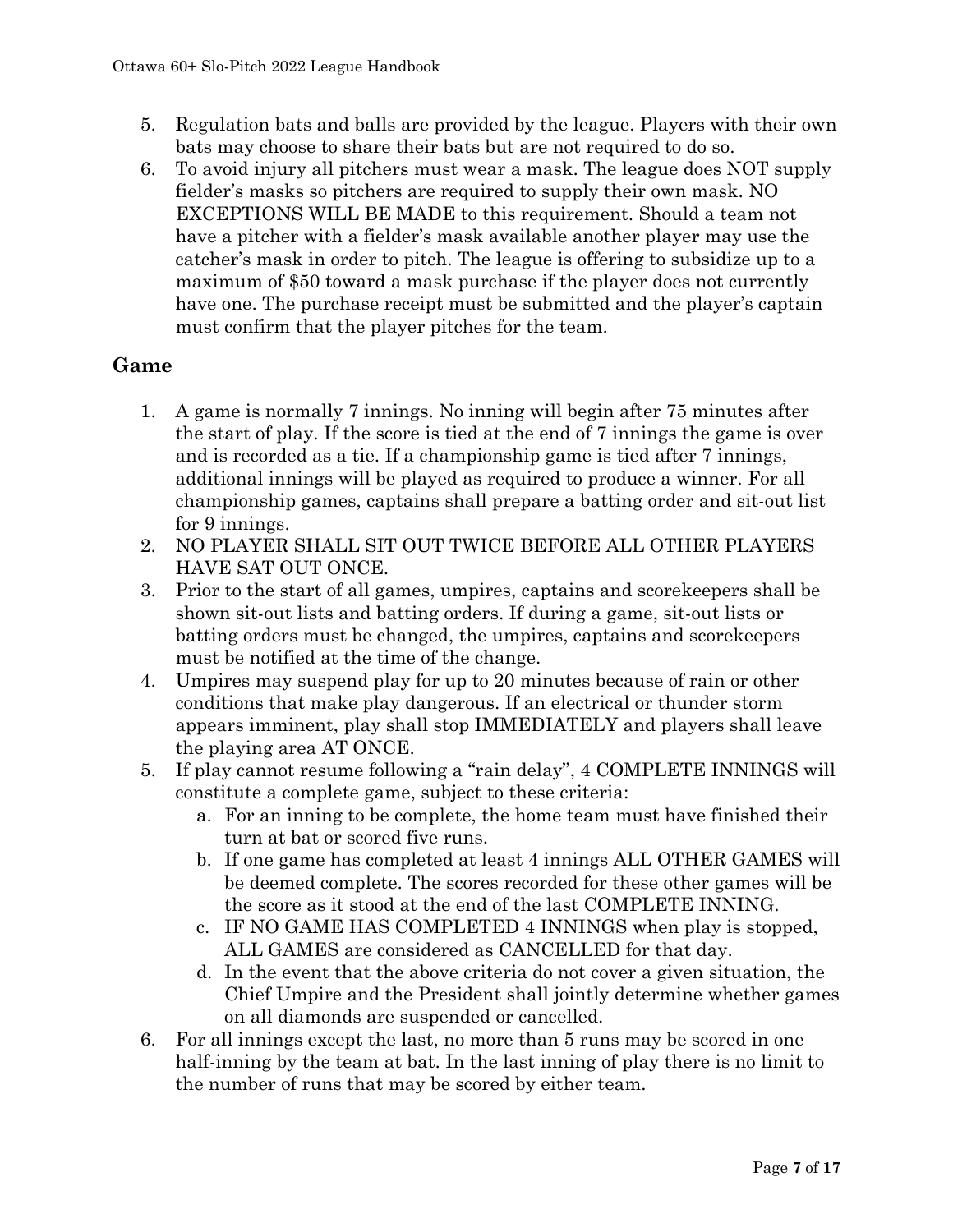- 7. In the last inning of play if the home team scores the go ahead run the game is deemed complete. The score for the home team includes all runs scored on the final play.
- 8. Run differential recorded for playoff games is capped at plus or minus seven.
- 9. For playoff games the home team, even if ahead in the final inning, will continue to bat if their winning margin is less than seven runs or until three outs are recorded.
- 10. Players are not allowed to have warm-up throws after the completion of the first inning.

#### **Players**

- 1. All players must be at least 60 years of age by the end of the calendar year. Exceptions may be made at the discretion of the Executive Committee.
- 2. All players including spares and replacements must complete and sign the player registration / waiver form prior to participating for each year played.
- 3. A team may field a maximum of 11 defensive players at any time (5 outfielders, 5 infielders, and a catcher).
- 4. All players present shall be included in the batting order and bat in turn throughout the game. A player must play a defensive position in order to be included in the batting order. Note that the pitcher is not a defensive position.
- 5. A minimum of 7 players is required to start a game. A team with fewer than 7 players will lose the game by default.
- 6. When a team has only 7 players their opponent may supply a player if they have sufficient players and agree to release one.
- 7. Captains shall ensure that all team members available to play have equal playing time in the field.
- 8. Each team shall be permitted to use unlimited substitute runners in a game with the following conditions:
	- a. The substitute runner can only replace a player who has reached base. A substitute runner may not start from home plate.
	- b. Substitutions must be done on a voluntary basis by the player/runner. Team captains cannot force and should not encourage a player to accept a substitute runner.
	- c. Umpires must approve all substitutions and scorekeepers be advised of substitute runners by the captains.
	- d. Substitute runners can be any player on the team but any player can only be used as a substitute once per game.
	- e. If a courtesy runner is due at bat a second courtesy runner may be used if one is available. If not available a player is ruled out, and the next batter in the lineup comes to bat.
	- f. If a player is taken off the bases during an inning for a courtesy runner the player must wait for the next batter to reach base or be put out before being allowed to enter the game as a pitcher.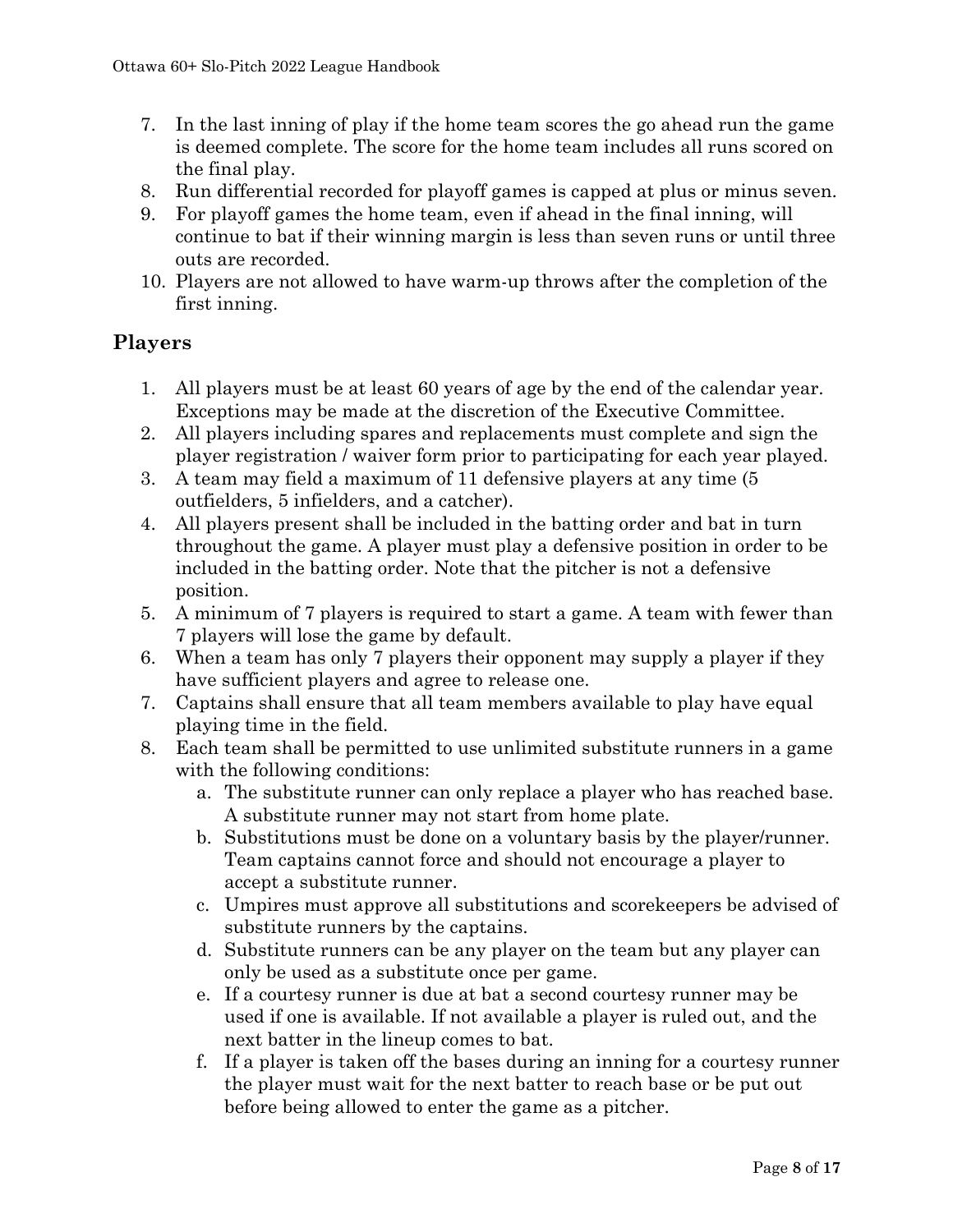- 9. A spare player list will be maintained by the Operations Executive Committee member. Captains are permitted to use spare players when players are missing from their roster, subject to the following criteria:
	- a. Requests for spare players must be made to Operations, or his/her designate.
	- b. Spares will be assigned sequentially from the list based on the priority of prospective new players regardless of the relative abilities of the player being spared for and of the spare.
	- c. No spare shall be utilized a second time until all others on the list have been given the opportunity to play as a spare. Exception: For a player absence of 3 weeks or more a replacement will be chosen from the spare list to best match the ability of the absent player and the spare will be assigned for the duration of the absence.
	- d. Spares will be assigned once a team has 11 or fewer players available. Exception: To provide additional opportunity for female players, if a team will have fewer than the minimum number of female players assigned to the team, the captain shall notify Operations who will assign a female spare.
	- e. A maximum of two spares can be used per team, per game.
	- f. Spares will not be assigned during the playoffs unless approved by the Executive Committee in the event of unforeseen or unusual circumstances.

## **Team Captains**

Team Captains are volunteer active players and who shall:

- Communicate to their team members and enforce the League's Code of Conduct, the Game Rules and RA permit conditions as required.
- Prepare rosters for each game including position rotations and batting order.
- Assume responsibility for League equipment assigned to the teams such as bats and balls.
- Assess players and provide player ratings at the end of the season to assist in the preparation of balanced teams in the following year.
- Assist in the player team assignment process.
- New Captains must be approved by a majority of all existing Captains.

# **Playing Rul**es

## **Pitching**

- 1. The team at bat provides its own pitcher.
- 2. Pitchers must wear a face mask.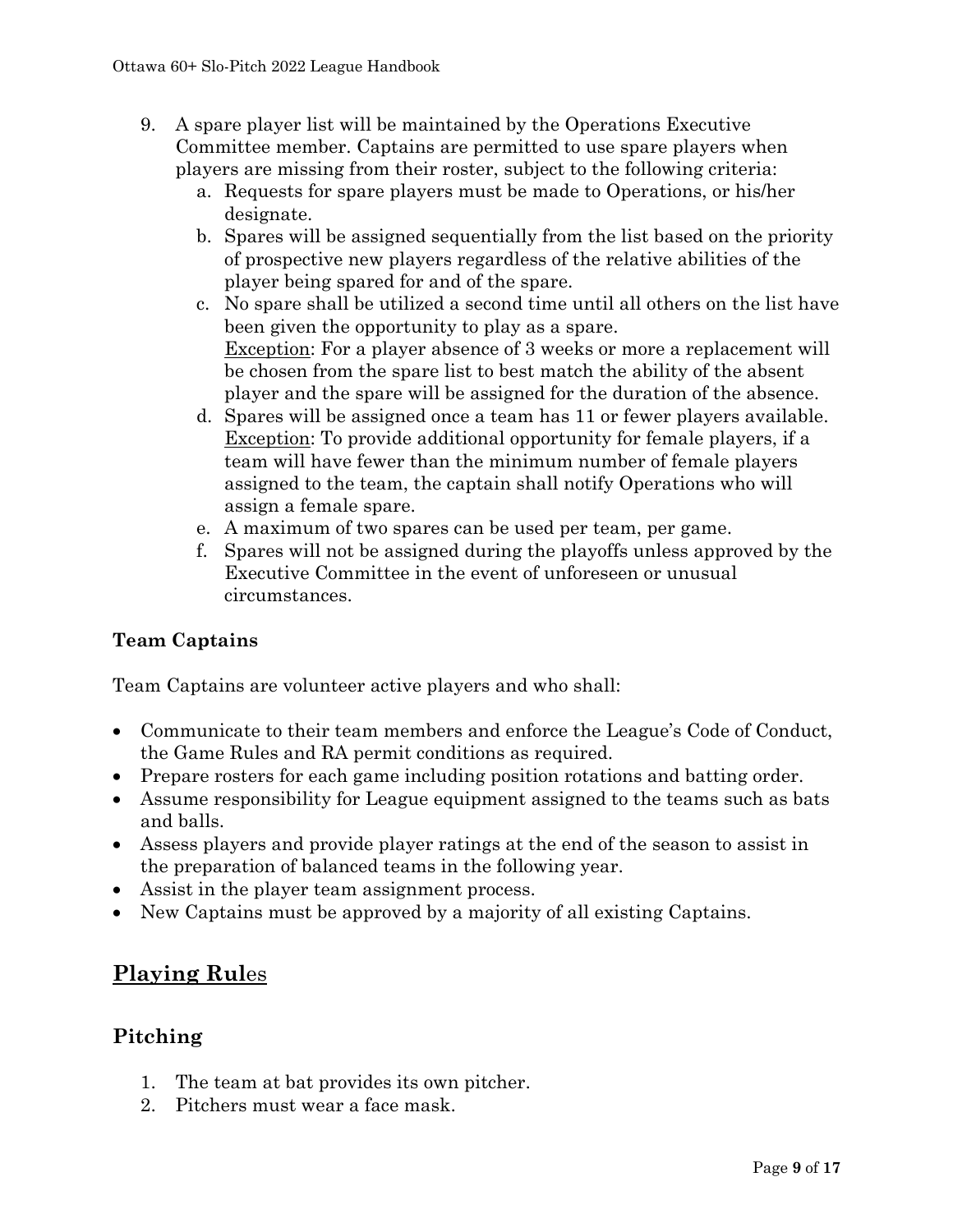- 3. Pitchers shall be replaced when they become the on-deck batter.
- 4. A team may use any number of pitchers during a game.
- 5. Pitchers shall deliver a maximum of 4 pitches to a batter.
- 6. Pitchers must be in contact with pitching rubber or behind the pitching rubber and in line with second base on release of the ball. Penalty: Called strike and any hit is annulled.
- 7. A batted ball that hits the pitcher will be declared a "no pitch" provided the pitcher attempted to avoid the ball.
- 8. Following a play on a hit ball or on a baserunner the ball shall be returned to the pitcher by any fielder located in the infield at which point the play is deemed to be dead and runners may not advance further. Should the ball be returned by any fielder located in the outfield the pitcher is not obligated to catch the ball or make an effort to catch the ball. In this case the ball is still in play and runners may advance until the ball is returned to the pitcher by any fielder located in the infield.

## **Batting**

- 1. Batters will receive a maximum of 4 pitches regardless of the number of balls, strikes or foul balls.
- 2. A batter is called out on any caught foul ball or foul tip.
- 3. A batter may not bunt. Penalty: Batter is out.
- 4. After receiving the first pitch a batter may not change to hit from the other side of the plate.
- 5. A ball that is batted and hits home plate, the ball is considered to be fair if it remains in the field of play.
- 6. A player may hit no more than one home run over the fence per game. If a player hits another home run over the fence in the game the hit will be ruled a SINGLE. Any baserunners already on base at the time of the subsequent home run over the fence will move to the next base only if forced to advance by the single awarded to the batter.
- 7. Captains shall ensure that both the batter and the on-deck hitter are in position at all times.

# **Base Running**

- 1. Runners from home going to first base must run to the orange portion of the base. First base defenders must use the white portion. Once the runner has reached first base safely only the white portion shall be used.
- 2. A runner from home who touches the white portion of the first base is out. If a ball is to the outfield and there is no possibility of play at first base a runner may touch the white portion of the base on the way to second base.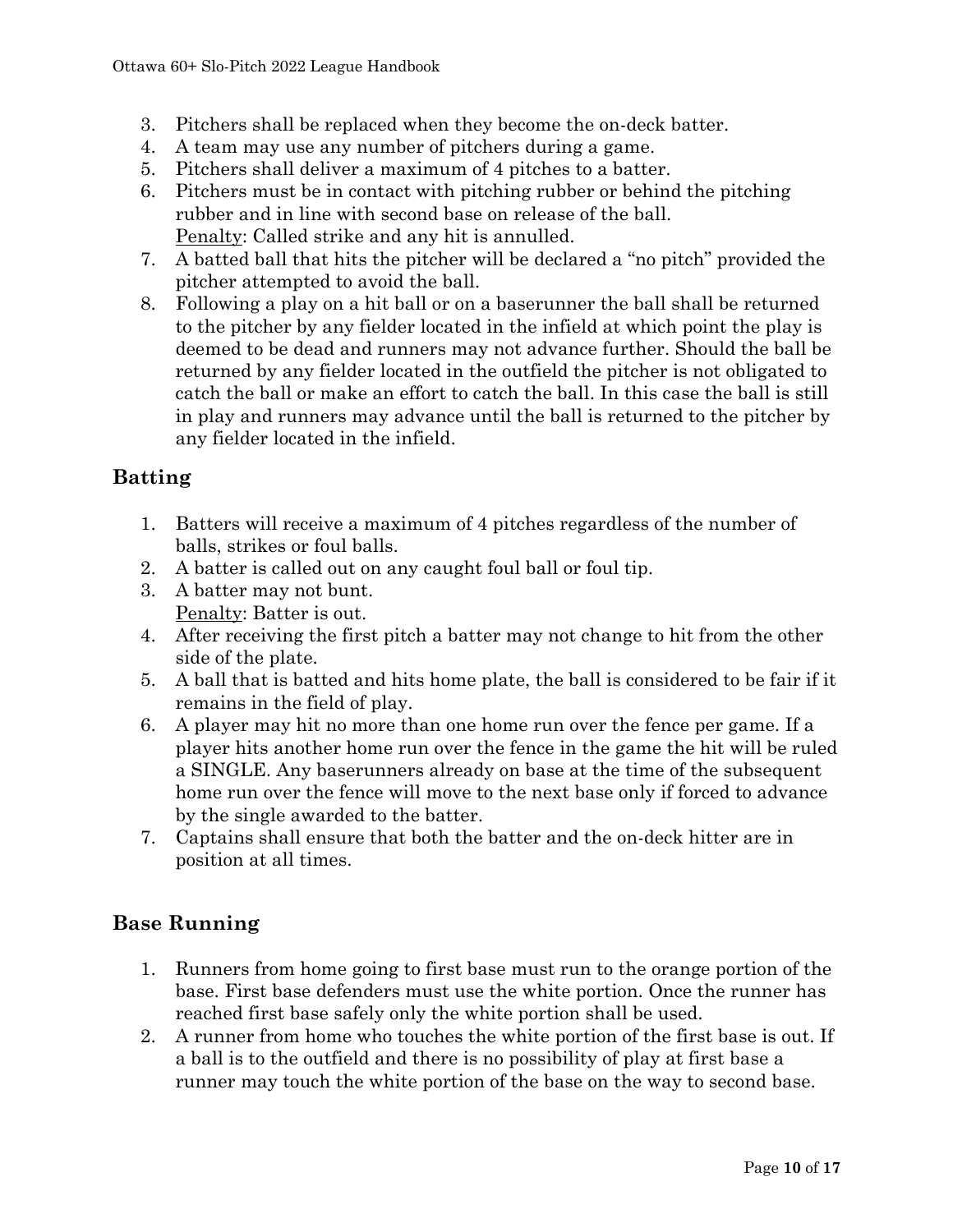- 3. A runner from home is safe if a defensive player touches only the orange section of the first base.
- 4. Baserunners must not slide into any base. Penalty: Runner is out.
- 5. A baserunner may not leave a base before a pitched ball crosses the plate or it is hit.

Penalty: Runner is out.

- 6. Base stealing is not allowed. Penalty: Runner is out.
- 7. Baserunners heading towards second or third base must run to the base, not past or beside it as overruns are only permitted at first base.
- 8. Every play on a runner heading to any base is a "force play" and there is no need for the defender to "tag" the runner if the defender has the ball clearly in possession and is touching some portion of the base or plate.
- 9. Should a baserunner safely reach base before the ball arrives and then leave base for any reason a defender in possession of the ball must tag the baserunner to register the out.
- 10. Baserunners may be tagged between bases.
- 11. There is no tagging at home or once a runner passes the commitment line.
- 12. A runner going from third base to home may not touch the plate but must instead cross the *safe line*. For a run to score the runner must have one foot clearly on the ground across or on the safe line before any defender in possession of the ball touches home plate. A runner from third base touching home plate will be called out.
- 13. A run counts if a runner crosses the plate's *safe line* before another runner, who is not forced to run, is put out for the third out.
- 14. A baserunner may not re-cross the commitment line and return to third base unless it is to tag up after a caught fly ball. Penalty: Runner is out.
- 15. Baserunners may advance at their own risk when an over-thrown ball remains in bounds. An overthrow into a dugout or out of bounds advances all baserunners to the base they were heading towards without risk of being put out. Baserunners are then awarded one extra base.
- 16. After a fly ball is caught a runner may "tag up" and attempt to advance to the next base.
- 17. To avoid rundowns and collisions between bases, a runner may not change direction more than once. A runner, however, may run again after tagging up at the previous base. The runner is out if a defensive player with the ball touches the base towards which the runner is proceeding.
- 18. A ball hit fair but coming to rest outside a line drawn between the dugout and the corner of the outfield fence will be declared a ground-rule double and all runners will advance two bases.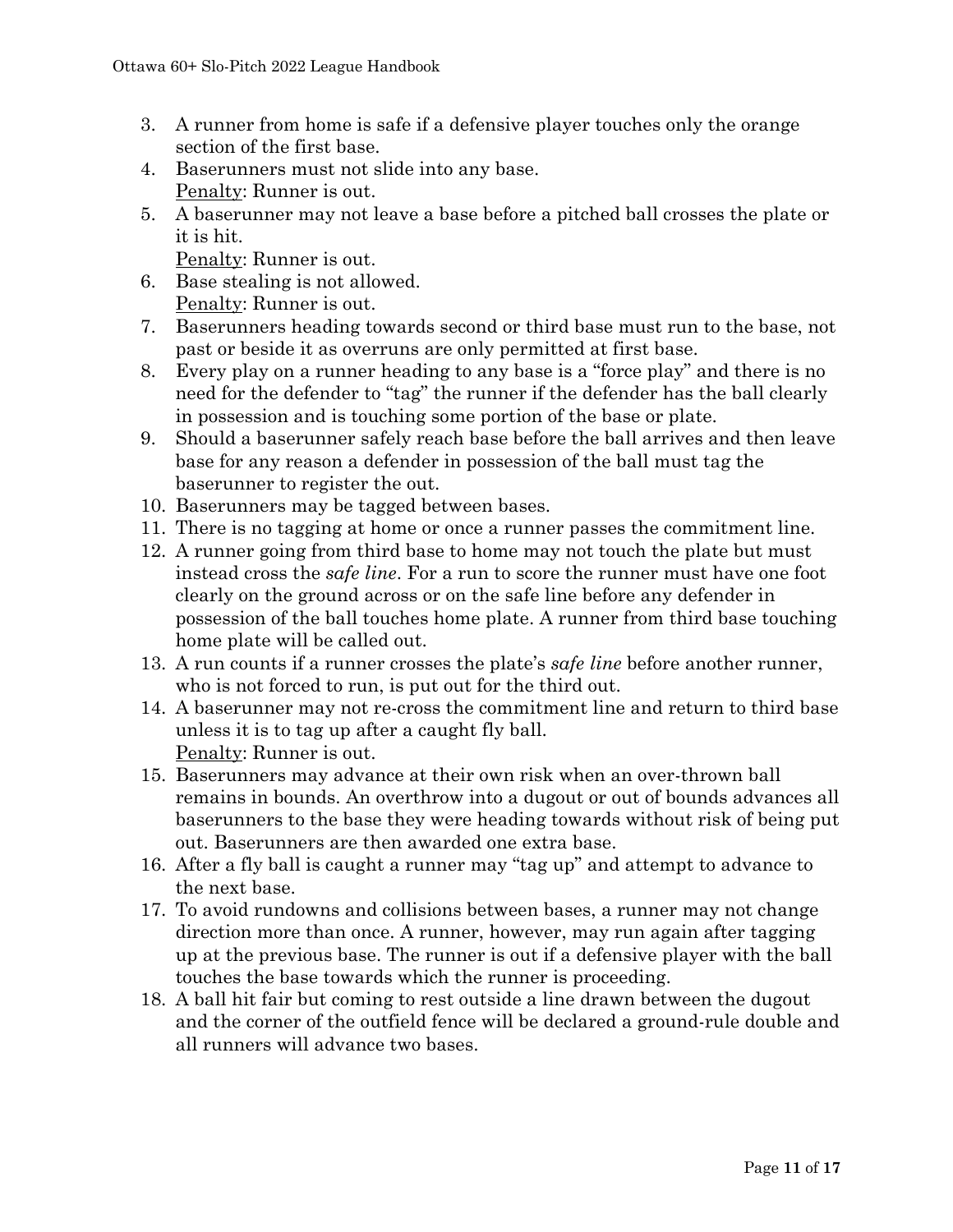# **Fielders**

- 1. Until a batter hits the ball infielders must remain on the outfield side of an imaginary line running between the bases. Penalty: Batter is awarded first base and all runners forced to move are awarded one base.
- 2. Until a batter hits the ball outfielders, including outfield rovers, must stand no closer than half way between the outfield fence and the infield boundary.
- 3. The "*infield fly rule*" does not apply.
- 4. No defending fielder may interfere with a baserunner's attempt to advance to the next base. Penalty: *Obstruction* shall be called and the umpire will award the runner with the placement the umpire felt the runner would have made had there been no obstruction.
- 5. Outfielders, including outfield rovers, may not throw the ball to first base to retire a batter. Outfielders may throw to first base to retire a runner who did not tag up on a caught fly ball.

## **Umpires**

- 1. An umpire is selected by the Captain of the team at bat for each inning.
- 2. Umpires shall determine fair and foul balls, count pitches, determine when batters and baserunners are safe or out, and apply all rules described herein.
- 3. During the game only captains or their alternate may discuss rules or rule interpretation with the umpire. Any player, including the captain, who persists in arguing with the umpire or who brings out a copy of the rules without being requested to do so by the umpire may be ejected from the game.
- 4. The use of foul language by players will not be tolerated. A player guilty of such behaviour will receive one warning. A second occurrence by the same player results in that player being ejected from the game.
- 5. Following the ejection of a player from a game by an umpire the umpire(s) and both team captains will file a written report with the President. The President, in consultation with other members of the Executive Committee, may assess additional disciplinary measures that they deem appropriate up to and including suspending the player from further league play.
- 6. Only umpires may call "*time out*".
- 7. An umpire shall not call *time out* until a play on a batted ball is completed. Exception: If an umpire determines that a player has been injured a *time out* will be called immediately.
- 8. Captains may request a *time out* from an umpire to make changes (e.g. changing pitchers, shifting outfielders, etc.).
- 9. Base coaches may request a *time out* from an umpire to speak to baserunners.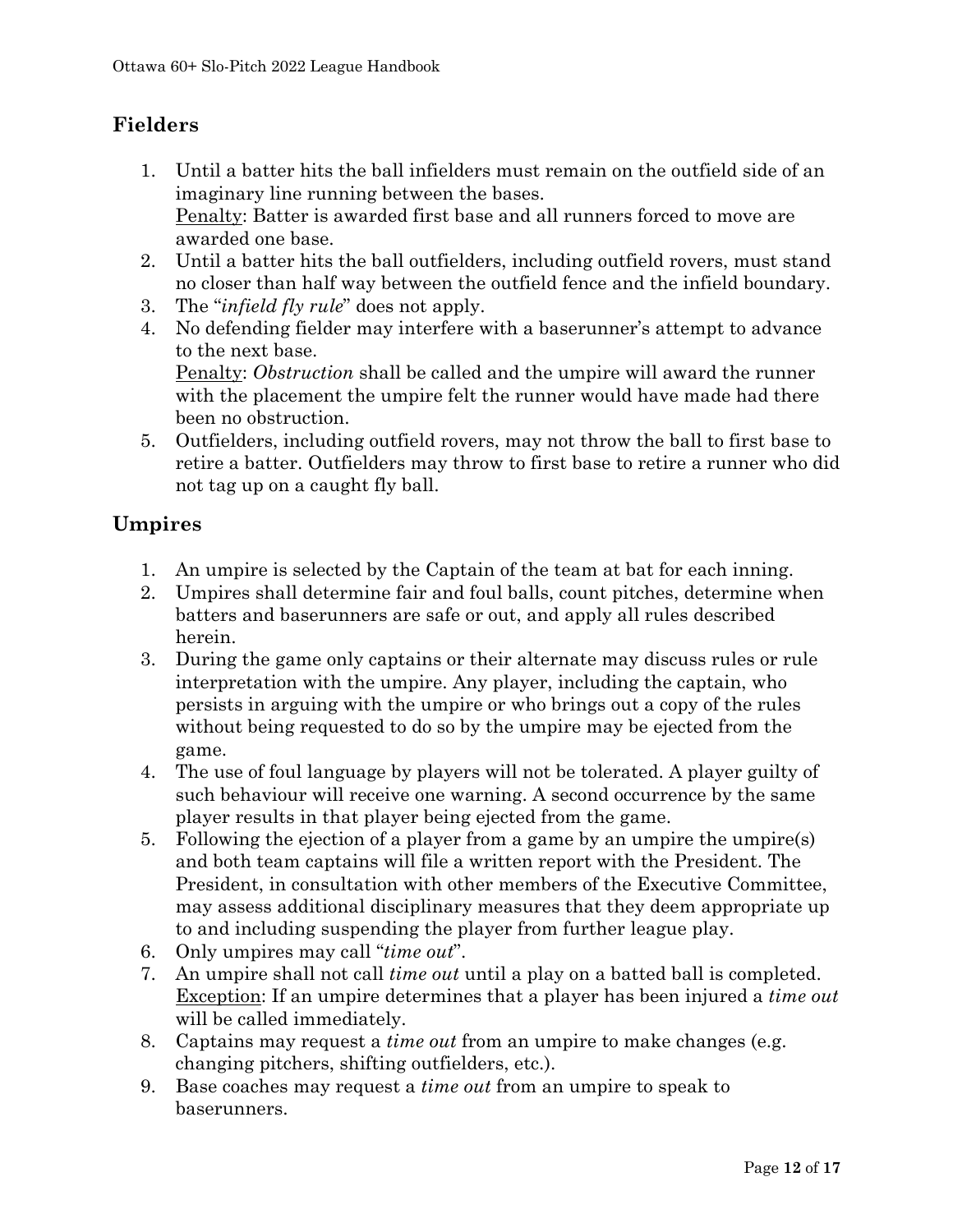#### **Base Coaches**

- 1. Captain of the batting team should assign base coaches to assist players in running the bases.
- 2. Coaches must remain in their coaching boxes and not interfere physically with play.
- 3. Third base coaches should remind runners not to touch home plate but instead to run across the *safe line* beside the plate.
- 4. The game should not be delayed if base coaches are not in position.

#### **Standings Tie Breakers**

The criteria used to break ties in league standings are:

- 1. Head-to-head record (wins and losses) where only 2 teams are tied.
- 2. Best total run differential.
- 3. Fewest losses.
- 4. Fewest runs against.
- 5. Most wins.
- 6. Most runs scored.
- 7. Coin toss.

# **Trophies**

#### **Churchill Seniors Club Trophy – Regular Season Winners**

| Season  | Team                                        | Captain                 |
|---------|---------------------------------------------|-------------------------|
| 2020-21 | Not awarded - League suspended due to COVID |                         |
| 2019    | KS on the Keys                              | <b>Bob Tripp</b>        |
| 2018    | Crete-Ryan                                  | Sam Miller              |
| 2017    | Crete-Ryan                                  | <b>Blair Hastie</b>     |
| 2016    | <b>Hometown Sports</b>                      | John Delong             |
| 2015    | St. Louis Bar & Grill                       | Liz Chase               |
| 2014    | Hometown Sports                             | Ross Murray             |
| 2013    | Bro-Sun                                     | <b>Bill Healy</b>       |
| 2012    | Ganden                                      | <b>Bob Donnelly</b>     |
| 2011    | Crete-Ryan                                  | <b>Barry Lacombe</b>    |
| 2010    | Ganden                                      | Jack Gould              |
| 2009    | Lorenzo's                                   | Doug Frobel & Lorna Lee |
| 2008    | Forever Young                               | Al Penicud              |
| 2007    | Defalco                                     | John Delong             |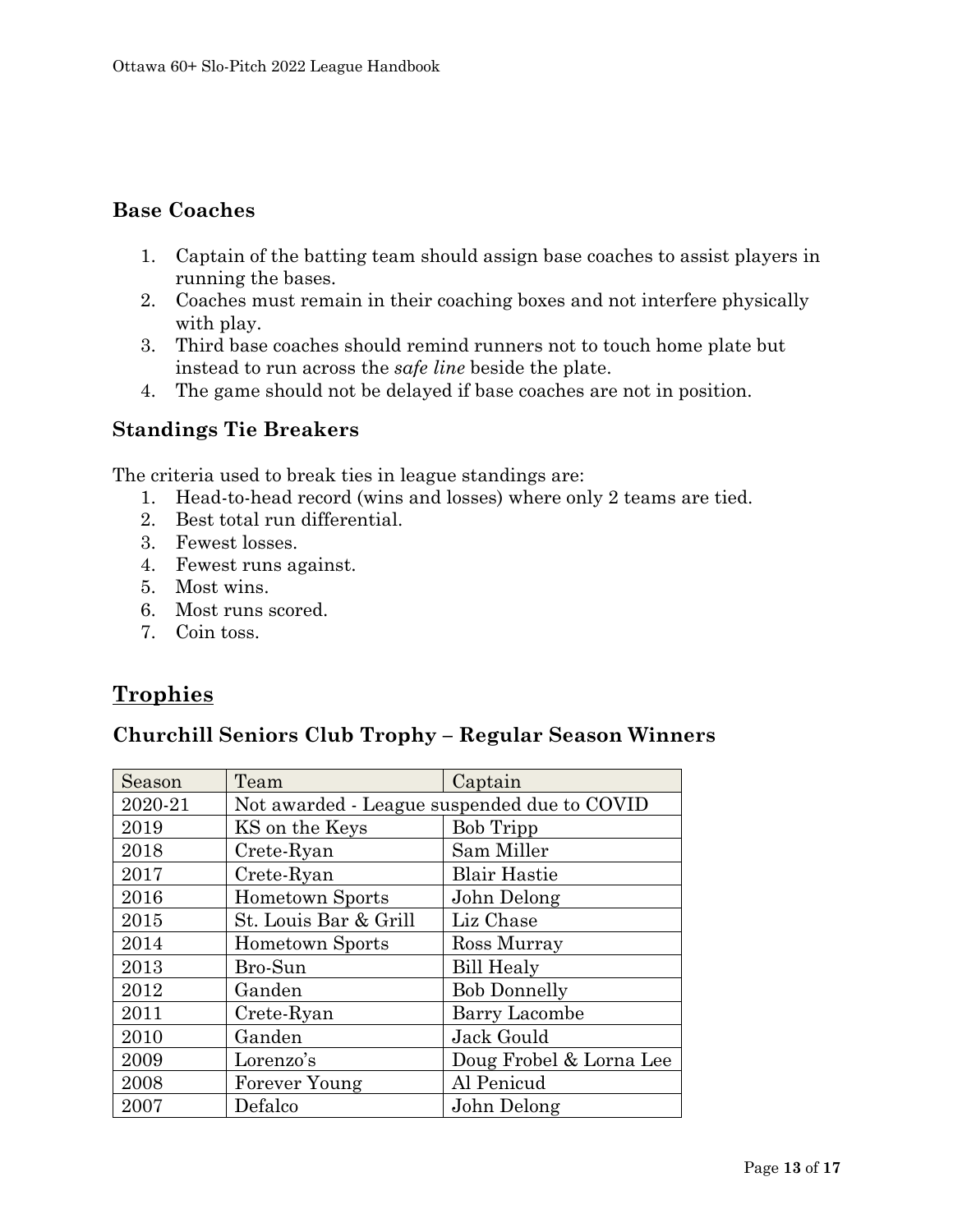| 2006 | Central Park Lodge | Lorne Usher          |
|------|--------------------|----------------------|
| 2005 | Bro-Sun            | <b>Bill Loughrin</b> |
| 2004 | Chances "R"        | John Delong          |
| 2003 | Bro-Sun            | Judi Haines          |
| 2002 | Bro-Sun            | Judi Haines          |
| 2001 | Parliament         | Wil Threinen         |
| 2000 | Bro-Sun            | Don Kingsbury        |
| 1999 | Today's Seniors    | Les Weir             |
| 1998 | Bro-Sun            | <b>Bob Cardiff</b>   |
| 1997 | Today's Seniors    | Vance McNaughton     |
| 1996 | Clean Cuts         | Edie Chapman         |
| 1995 | Eagles             | Leo McDonald         |

# **Bern White Trophy – Regular Season Runner-up**

| Season  | Team                                        | Captain              |
|---------|---------------------------------------------|----------------------|
| 2020-21 | Not awarded - League suspended due to COVID |                      |
| 2019    | Ed's Salvage                                | <b>Stew Shonfeld</b> |
| 2018    | Dunn's                                      | David Fox            |
| 2017    | KS on the Keys                              | Ron Bellman          |
| 2016    | Chances "R"                                 | Marlyn Montroy       |
| 2015    | Local Heroes                                | Gerry Lelievre       |
| 2014    | Crete-Ryan                                  | John Delong          |
| 2013    | Crete-Ryan                                  | Gerry Lelievre       |
| 2012    | Crete-Ryan                                  | Jim Brittain         |
| 2011    | Ganden                                      | <b>Bruce Mallett</b> |
| 2010    | Meadowlands Pub                             | Rob McKibbon         |
| 2009    | Chances "R"                                 | Al Penicud           |
| 2008    | Bro-Sun                                     | Pat Fish             |
| 2007    | Crete Ryan                                  | Marlyn Montroy       |
| 2006    | Lorenzo's                                   | <b>Bill Loughrin</b> |
| 2005    | Chances "R"                                 | Lorne Usher          |
| 2004    | Bro-Sun                                     | Merv Montroy         |
| 2003    | Chances "R"                                 | <b>Barry Rivers</b>  |
| 2002    | Inniss Pharmacy                             | Cam Kissner          |
| 2001    | Inniss Pharmacy                             | Charlie Wendell      |
| 2000    | Inniss Pharmacy                             | Marlyn Montroy       |
| 1999    | Central Park Lodge                          | Vance McNaughton     |
| 1998    | Today's Seniors                             | Vance McNaughton     |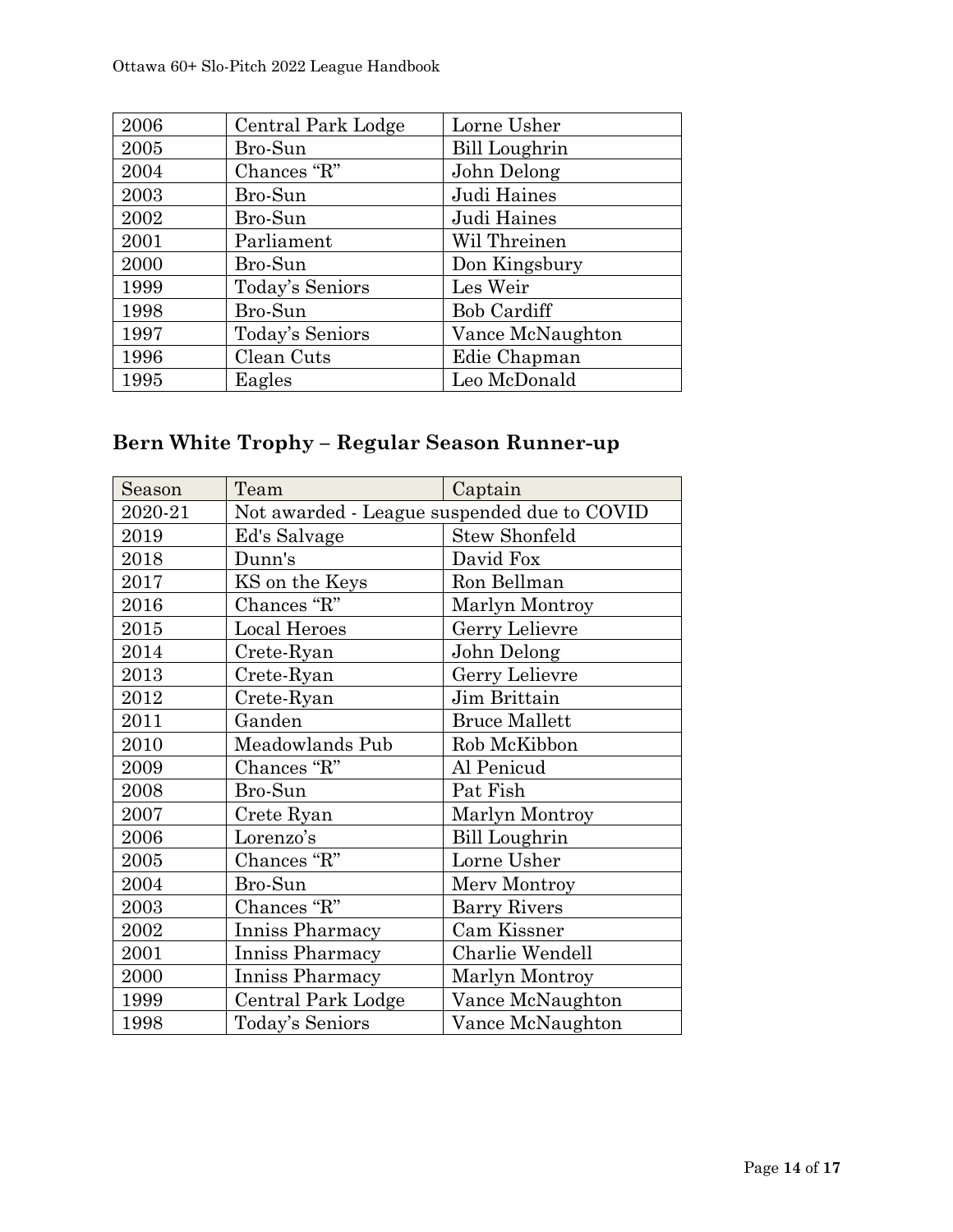| Season  | Team                                        | Captain              |
|---------|---------------------------------------------|----------------------|
| 2020-21 | Not awarded - League suspended due to COVID |                      |
| 2019    | Carleton Tavern                             | David Fox            |
| 2018    | <b>Hometown Sports</b>                      | Gerry Armstrong      |
| 2017    | Defalco                                     | <b>Bob Noyes</b>     |
| 2016    | Chances "R"                                 | Marlyn Montroy       |
| 2015    | Crete-Ryan                                  | Tes Boucher-Miller   |
| 2014    | Lorenzo's                                   | <b>Bob Noyes</b>     |
| 2013    | St. Louis Bar & Grill                       | John Delong          |
| 2012    | Ganden                                      | <b>Bob Donnelly</b>  |
| 2011    | Chances "R"                                 | <b>Bill Healy</b>    |
| 2010    | Chances "R"                                 | Dick Dinelle         |
| 2009    | Chances "R"                                 | Al Penicud           |
| 2008    | Forever Young                               | Al Penicud           |
| 2007    | <b>Central Park Lodge</b>                   | Al Penicud           |
| 2006    | Central Park Lodge                          | Lorne Usher          |
| 2005    | Defalco                                     | <b>Elaine Moore</b>  |
| 2004    | Chances "R"                                 | John Delong          |
| 2003    | Bro-Sun                                     | Judi Haines          |
| 2002    | Parliament                                  | Wil Threinen         |
| 2001    | Parliament                                  | Wil Threinen         |
| 2000    | Inniss Pharmacy                             | Marlyn Montroy       |
| 1999    | Today's Seniors                             | Les Weir             |
| 1998    | <b>Central Park Lodge</b>                   | <b>Emery Cormier</b> |
| 1997    | Clean Cuts                                  | Edie Chapman         |
| 1996    | Defalco                                     | <b>Bud Garrod</b>    |
| 1995    | Eagles                                      | Leo McDonald         |
| 1994    | <b>Bears</b>                                | Les Lye              |
| 1993    | Cubs                                        | Tom Gray             |
| 1992    | Astros                                      | Ab Eckford           |

# **Lorenzo's Trophy – Play-off Champions**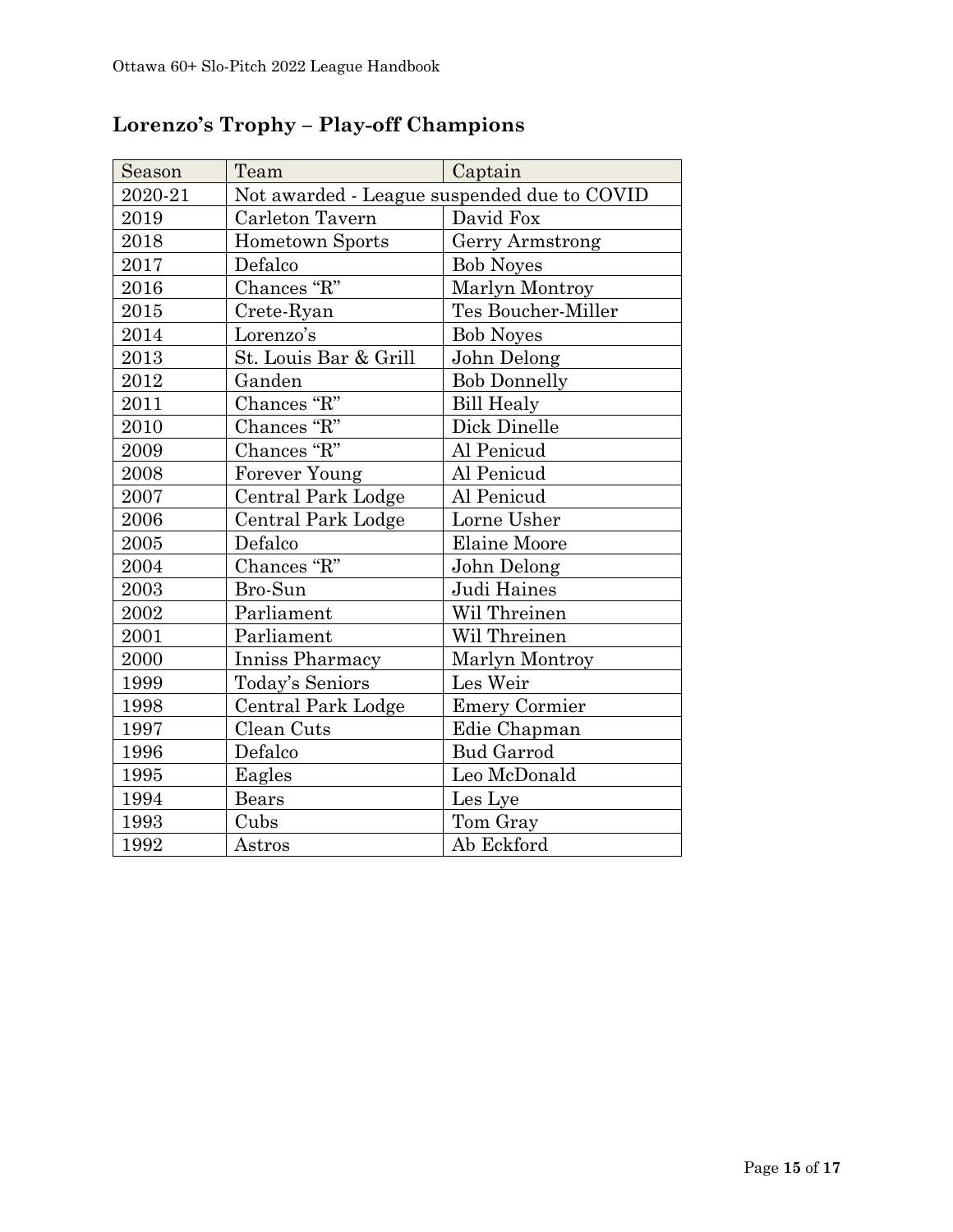| Season  | Team                                        | Captain              |
|---------|---------------------------------------------|----------------------|
| 2020-21 | Not awarded - League suspended due to COVID |                      |
| 2019    | <b>Hometown Sports</b>                      | Dave Tripp           |
| 2018    | <b>CBRE</b>                                 | Murray Ross          |
| 2017    | Crete-Ryan                                  | <b>Blair Hastie</b>  |
| 2016    | <b>Hometown Sports</b>                      | John Delong          |
| 2015    | St. Louis Bar & Grill                       | Liz Chase            |
| 2014    | Carleton Tavern                             | Pat Fish             |
| 2013    | Local Heroes                                | <b>Barry Lacombe</b> |
| 2012    | Meadowlands Pub                             | Mike Petrunik        |
| 2011    | Crete-Ryan                                  | Barry Lacombe        |
| 2010    | Ganden                                      | Jack Gould           |
| 2009    | Bro-Sun                                     | <b>Emery Cormier</b> |
| 2008    | Bro-Sun                                     | Pat Fish             |
| 2007    | Crete-Ryan                                  | Marlyn Montroy       |

# **K.S. Restaurant Trophy – Playoff Finalists**

# **Clark Equipment Trophy – Playoff Consolation Winners**

| Season  | Team                                        | Captain              |
|---------|---------------------------------------------|----------------------|
| 2020-21 | Not awarded - League suspended due to COVID |                      |
| 2019    | LesLor Enterprises                          | <b>Bob Hansis</b>    |
| 2018    | Crete-Ryan                                  | Sam Miller           |
| 2017    | <b>Local Heroes</b>                         | David Fox            |
| 2016    | LesLor Enterprises                          | Jack Gould           |
| 2015    | Hometown Sports                             | <b>Bob Noves</b>     |
| 2014    | <b>Hometown Sports</b>                      | Ross Murray          |
| 2013    | The Burbs                                   | Ray Spooner          |
| 2012    | Chances "R"                                 | Marlyn Montroy       |
| 2011    | Defalco                                     | Max Haines           |
| 2010    | Bro-Sun                                     | Al Penicud           |
| 2009    | Ganden                                      | Mike Petrunik        |
| 2008    | Lorenzo's                                   | Paul Hughes          |
| 2007    | Bro-Sun                                     | <b>Bill Loughrin</b> |
| 2006    | Forever Young                               | John Delong          |
| 2005    | Central Park Lodge                          | John Delong          |